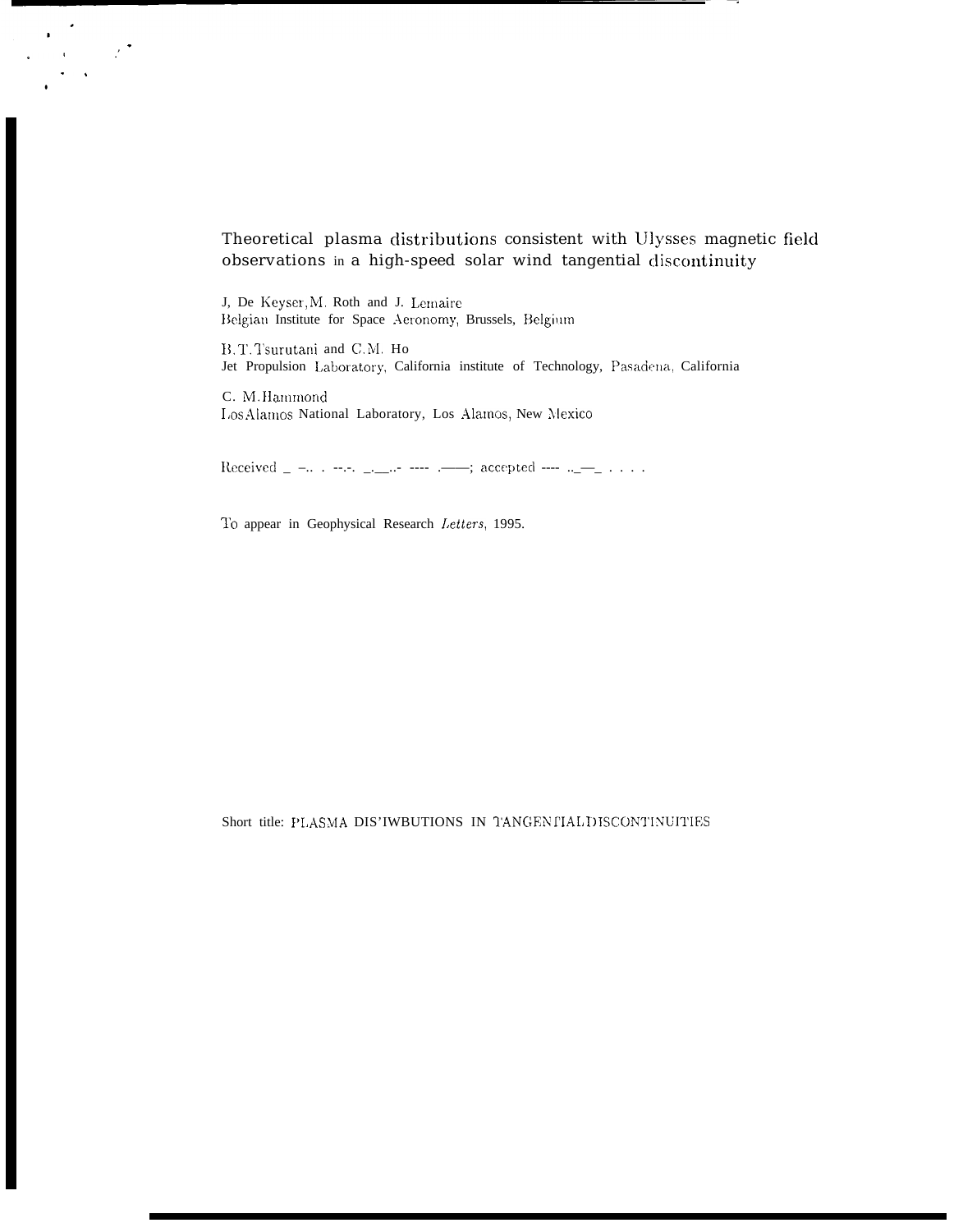Abstract. The overall multi-layer structure of the magnetic field profile observed by ULYSSES across a broad solar wind tangential discontinuity can be reproduced fairly well by means of a kinetic model. Such a simulation provides complementary information about the velocity distribution functions, which are not always known due to the low time resolution inherentin plasma measurements. The success of such a simulation proves that our kinetic model can be used as a realistic basis for further studies of the structure and stability of tangential discontinuities.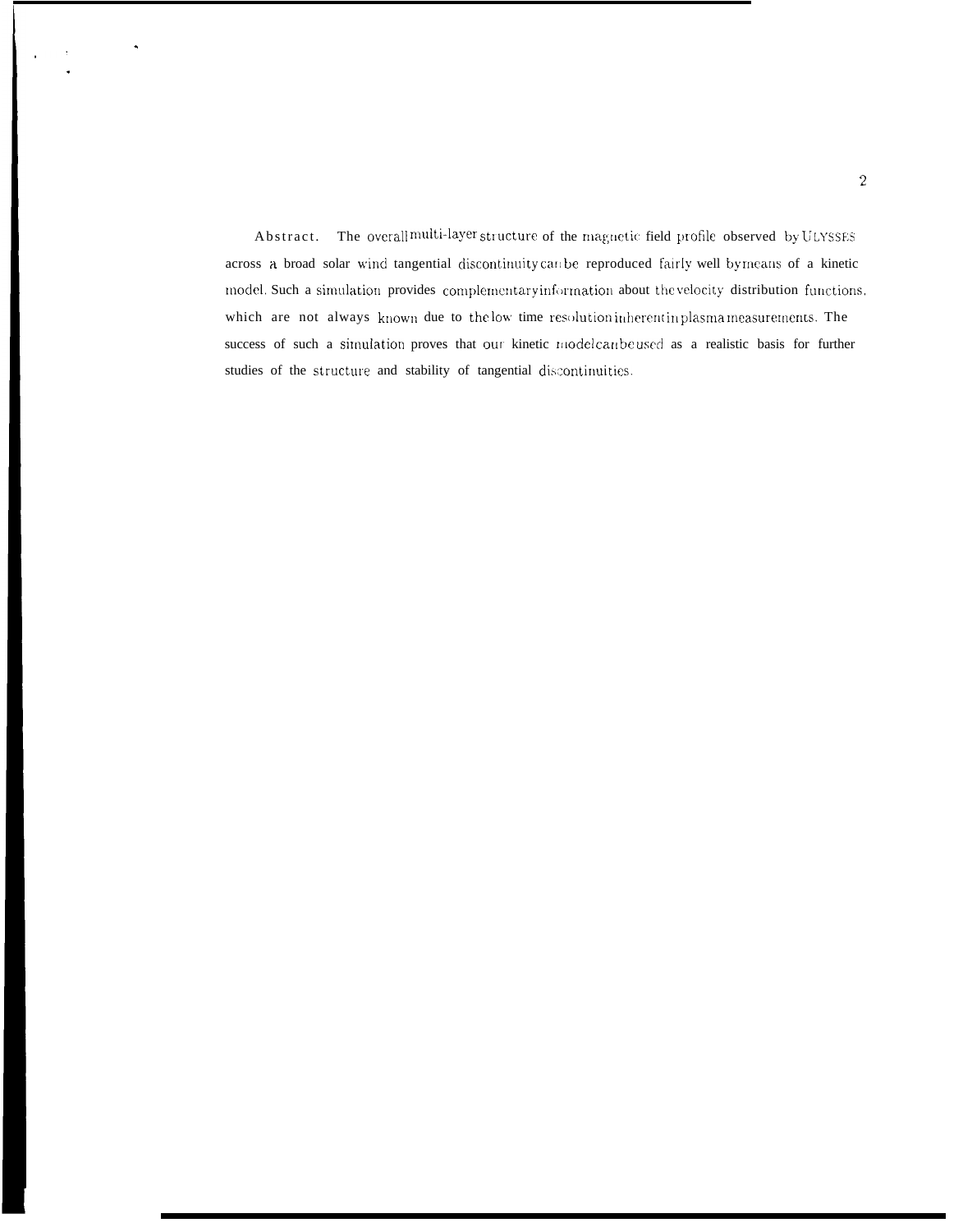## Introduction

Tangential discontinuities (TDs) are a prevalent feature of the solar wind (see e.g. [Burlaga et al.,1977). Results from ULYSSES indicate that TDs arc common also at high heliographic latitudes [Tsurutani et al., 1994]. Solar wind TDs often exhibit different character istic scales and are associated with shears in both the magnetic field and plasma velocity. Aprerequisite for any theoretical study of TDs is a realistic model that is able to account for the overall internal structure observed in high time resolution magnetic field measurements, Kinetic TD models based on Vlasov equilibria (e.g. [Lemaire and Burlaga, 1976; Lee and Kan, 1979; Roth et al., 1993; Kuznetsova etal., 1994; Kuznetsova and Roth, 1995]) differ from each other by the analytical form of the velocity distribution function  $(VDF)$ . They cannot account for the complex multiscale nature often present in solar wind TDs, as the number of free parameters in these models is reduced to a minimum (like in Roth et al. [1993] or Kuznetsova and Roth [1995]) depending on the specific application. In this paper a generalized model (that includes "most previous models as special cases) using several species and parameterized VDFs is shown to be powerful enough to explain the overall magnetic field variation across a solar wind TD observed by ULYSSES. In the absence of plasma data with sufficient time resolution, such a simulation gives us some clues about the actual VDFs. The aim of this paper is not the study of this particular solar wind TD; rather, the emphasis ison the applicability of the model and its suitability as a basis for further theoretical investigation.

#### The kinetic TD model

The standard procedure for solving the Vlasov equations for charged particles (mass  $m$  and charge Ze) moving in a steady plane TD electromagnetic configuration (see e.g. [*Longmire*, 1963], chapter 5) consists of first expressing the single-valued VDF's in terms of the constants of motion: the particle's energy H and canonical momenta  $p_y$  and  $p_z(x)$  being the normal to the TD-plane). In a second phase, the partial densities and currents are obtained as functions of the electrostatic potential  $\phi(x)$ and the vector potential components  $a_y(x)$  and  $a_z(x)$ , by integrating the VDFs over velocity space. Finally, Maxwell's equations lead to a set of coupled ordinary differential equations for  $a_y(x)$  and  $a_z(x)$ , supplemented by the quasi-neutrality condition. This set is solved numerically.

The VDF used here is:

$$
F = \eta(H, p_y, p_z) G(U_y(p_y), U_z(p_z)).
$$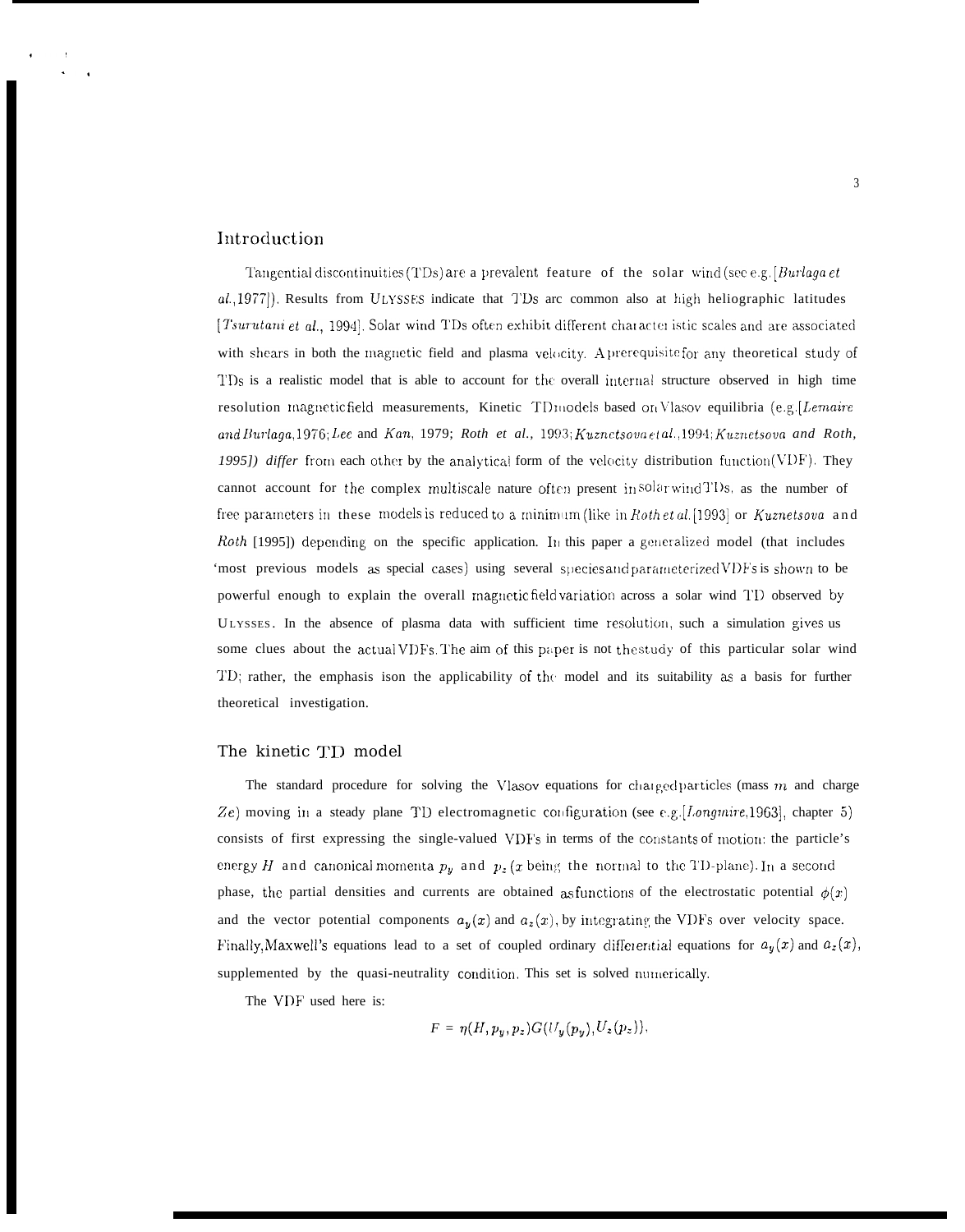where  $\eta$  is a maxwellian at temperature T, shifted around an average tangential velocity' V:

$$
\eta = N(\frac{m}{2\pi T})^{\frac{3}{2}} \exp(-\frac{H}{T} - \frac{mV^2}{2T} + \frac{p_yV_y + p_zV_z}{T})
$$

and G is a cutoff function  $(C_i \ge 0, i = 1, 4)$ 

$$
G = [C_1 \operatorname{erfc}(U_y) \operatorname{erfc}(-U_z) + C_2 \operatorname{erfc}(-U_y) \operatorname{erfc}(-U_z) + C_3 \operatorname{erfc}(U_y) \operatorname{erfc}(U_z) + C_4 \operatorname{erfc}(-U_y) \operatorname{erfc}(U_z)]/4
$$

with  $U_{y,z} = (p_{y,z} - mV_{y,z} - hp_{0y,z})/ZeB_0\rho \sqrt{l_{y,z}^2 - 1}$ , where  $\rho = \sqrt{2mT}/|Z|eB_0$  is the gyroradius of the particle ill a reference magnetic field  $B_0$ , and  $\mathbf{h} = \text{sign} Z$ . The cutoff function depends on the transition lengthsl<sub>y</sub> and 1, (> 1), the constants  $C_i$  (defining the forbidden phase space quadrants), and  $P_{\text{Oy}}$  anti  $P_{\text{Oz}}$  (overlap of the occupied phase space quadrants). It may be used to express the fact that charged particles from one side cannot penetrate much into the other half space, or to describe particle populations that exist only inside the transition layer (like, e.g., in the Harris model [Harris, 1962]).

### Observations and simulation

Amongst the many TDs observed by ULYSSES we have selected one, observed on July 3, 1993, 5:29 UT, at 4.57 AU and -33.8° heliographic latitude. Dashed lines on figure 1 show the magnetic field components in the minimum variance frame. The spacecraft velocity with respect to the Sun (a few km/s) is negligible in comparison to the high speed of the solar wind. MVF orientation and velocity data show the normal speed of ULYSSES relative to : he TD plane to be  $750 \pm 10$  km/s, implying a width of about 130000 km. This exceptional width (230 gyror adii of 21.5 eV protons in a 0.85 nT field) and the multiscale magnetic field variations indicate that this transition is composed of several current sheets. Solar wind TDs are known to have an average width of  $36 \pm 5$  gyroradii [Lepping and Behannon, 1986], placing this particular TD among the widest ones.

We distinguish three parts in the magnetic field magnitude dip: the left and right inner regions (IL and IR, see figure 1) anti a central inner depression (IC). The dip is bounded by two outer regions (OL and OR) defining the solar wind environment. Figure 1 shows that the transition consists of a  $B_z$  reversal, while  $B_y$  remains essentiality constant; the magnetic field rotates over 90.6°. According to Kuznetsova and Roth [1995], such a large rotation requires the presence of inner particle populations *Harris*, 1962], i.e., populations with a density that decays rapidly with distance from the center of the transition,

The simulation relies on the high time resolution magnetometer data (1 vector/s), and plasma data from the ion spectrometer (returning 3-dimensional spectra every 4 to 8 minutes) and the electron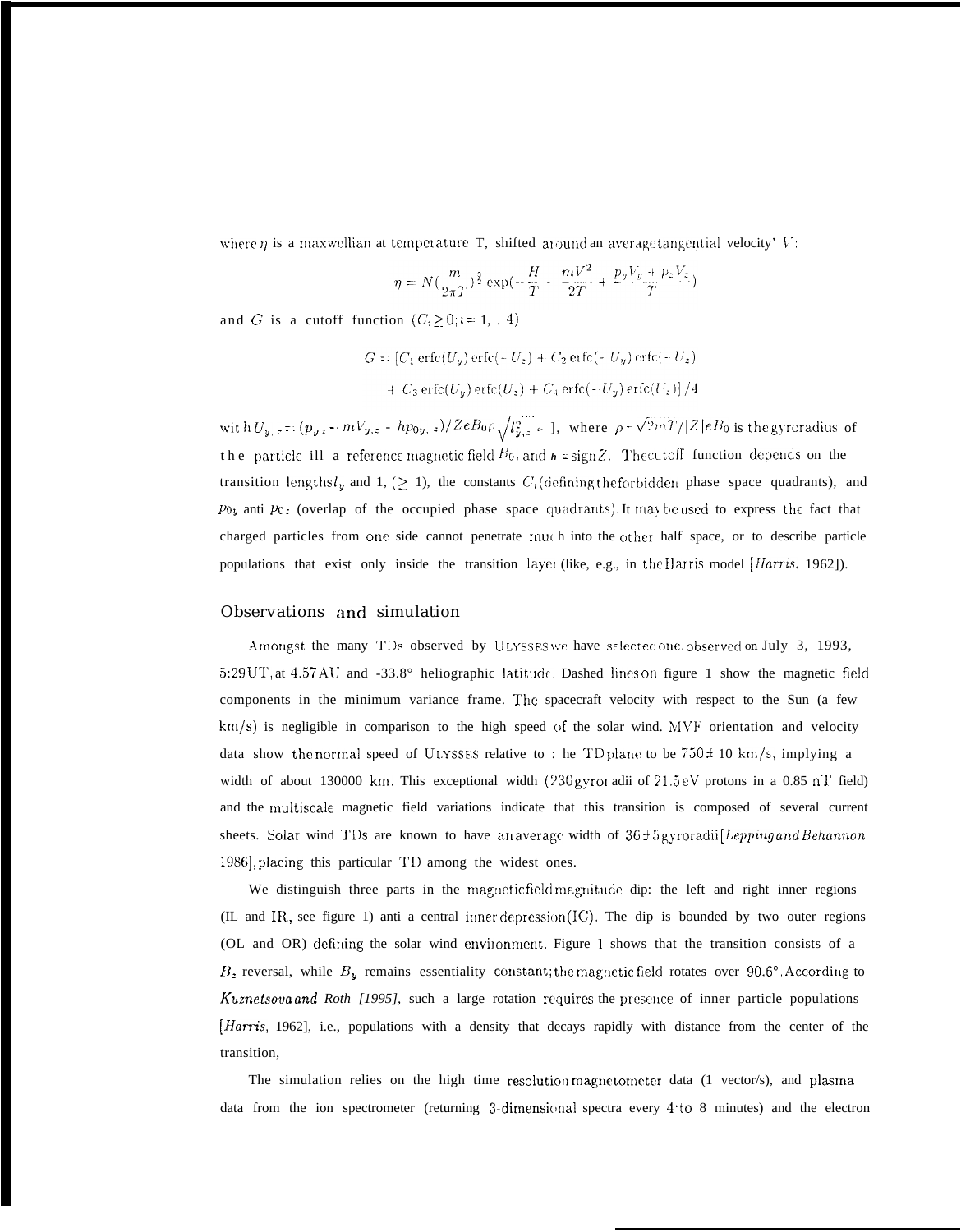instrument (returning either 2- or 3-dimensional spectra every 5 to 11 minutes). Only solar wind properties near the right edge of the transition are available; there are no data close to the left edge, nor inside the transition. Because of the symmetry in magnetic field intensity on both sides of the TD, it is reasonable to take equal plasma densities and temperatures for the outer regions. We also assume that the velocity shear between both outer plasmas<sup>ca</sup>n be neglected

Table 1 gives the values of the VDF parameters that are able to account fairly well for the observed magnetic field profile, We have introduced 5 sets of populations, Each set consists of electrons of 4.4eV, a proton population of '21.5 eV, and 100.0  $\epsilon$ V alpha particles (the latter contribute significantly to the total current). For the outer populations we have used the plasma data. We have assumed an overlap between the outer populations (see figure 2) defining a central plasma density enhancement of 12 %. This explains the central inner field depression. To reproduce the asymmetry in the  $B_y$  component observed in the left and right inner depressions, we have used different z bulk velocities for the left and right inner populations. These inner populations also contribute to the  $B<sub>z</sub>$  reversal through their drift velocities along y. 'To improve the fit even more, we have added a wide central inner population set. The electron densities, shown in figure 2, illustrate the role of the populations in each region.

Figure 1 compares the simulated magnetic field  $\ell$  solid lines) with the observations (dashed lines), showing the good fit of the overall magnetic field profile. The fine wavy-like structure superimposed on it cannot be reproduced. It may be ascribed to the propagation of waves across the TD. Alternatively, the TD might be in a state of turbulence [Kuznetsova et al., 1995]. Nevertheless, equilibrium models are a first approximation; they can be used to describe the unperturbed state in a subsequent study of TD instabilities.

#### **Discussion**

In this paper we have used a generalized Vlasov model of TDs. We have obtained a "best choice" for the VDF parameters that mimics a TD magnetic field profile recorded by ULYSSES. Previously, only hypothetical solar wind TDs have been simulated with Vlasov models [Lemaire and Burlaga, 1976; Roth, 1986]; here, we model an actually observed event. in the absence of high time resolution plasma data, the simulation gives important clues about the nature of the actual VDFs. For instance, inner populations with different bulk velocities have to be postulated to account for the observed magnetic field rotation. The multi-layer structure of the transition is controlled by the length scales and separation (or overlap) of the populations.

The TD simulated here is quite large and represents a piling up of several current layers: it is a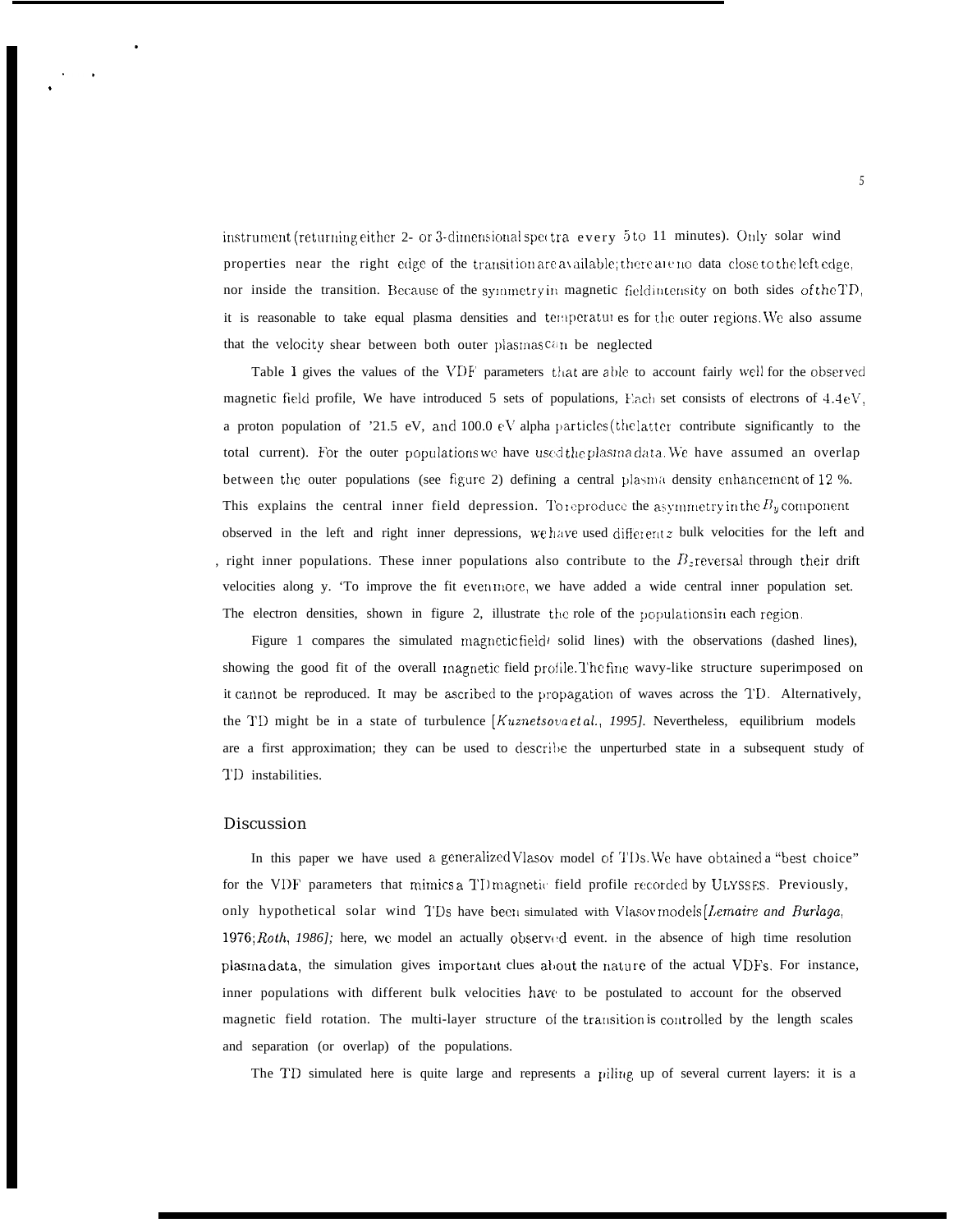denser plasma region, separated from the surrounding solar windby a current sheet on either side (with current densities of the order of 3.1011  $A/m<sup>2</sup>$ ). In general, simulations like the one performed here, offer the possibility of computing quantities which are not directly observable, such as the electric field strength. For instance, in this particular simulation  $w_0$  have obtained electrostatic potential variations of less than 50 mV, corresponding to an extremely weak *electric* field along the TD normal. Its precise value is of no particular interest; what matters is that an equilibrium electric field exists as a natural consequence of the tendency of a plasma to remain neutral, Still, it plays an important role in the study of magnetic fieldlinestochasticity and particle diffusion in electrostatically non-equipotential TI)s [Kuznetsova and Roth, 1995].

The successful simulation demonstrates the ability of the kinetic model to describe the overall characteristics of observed magnetic field profiles. Therefore, it can serve as a basic model for fur ther studies of TD related phenomena. For instance, the wave-like structure of the small-scale magnetic field variations can be analyzed by looking at the difference between the equilibrium model and the high resolution observations. The power spectrum of the difference can provide insight into possibly excited instabilities and their preferred wavelengths.

A number of problems associated with the one-dimensional, time-independent Vlasov approach should be kept in mind. In particular, Vlasov theories of plane TI's employ nonunique distribution functions and do not address the problem of particle accessibility [  $Whipple et al., 1984$ ]. Moreover, current layers with large magnetic or velocity shear, density and temperature gradients, are thermodynamically nonequilibrium systems that have an excess of free energy and are potentially unstable with respect to the excitation of large scale electromagnetic perturbations [Kuznetsovaetal., 1995]. Therefore, TDs most likely are in a state of turbulence rather than in a state of equilibrium. Kuznetsova et al. [1995] have proposed a method which reduces the arbitrariness in the Vlasov formulation: the optimal choice for the free parameters of the model is the one leading to the most stable configuration that satisfies the boundary conditions.

In order to study the time evolution of TDs, one can adopt a realistic ID equilibrium model, like the one presented here, as an initial state, and consider the effects of superposed perturbations. This introduces 3D effects in the model in the form of small-amplitude long-wavelength variations of fields in the plane of the current sheet. As analternative, hybrid particle simulations that use an ensemble of ion particles immersed in an electron fluid (e. g.,  $[Cargill$  and Eastman, 1991; Omidi and Winske, 1995]) can trace the evolution of TDs. Electron inertia, however, plays a critical role in configurations with large magnetic shear and cannot be adequately described by present particle simulation codes,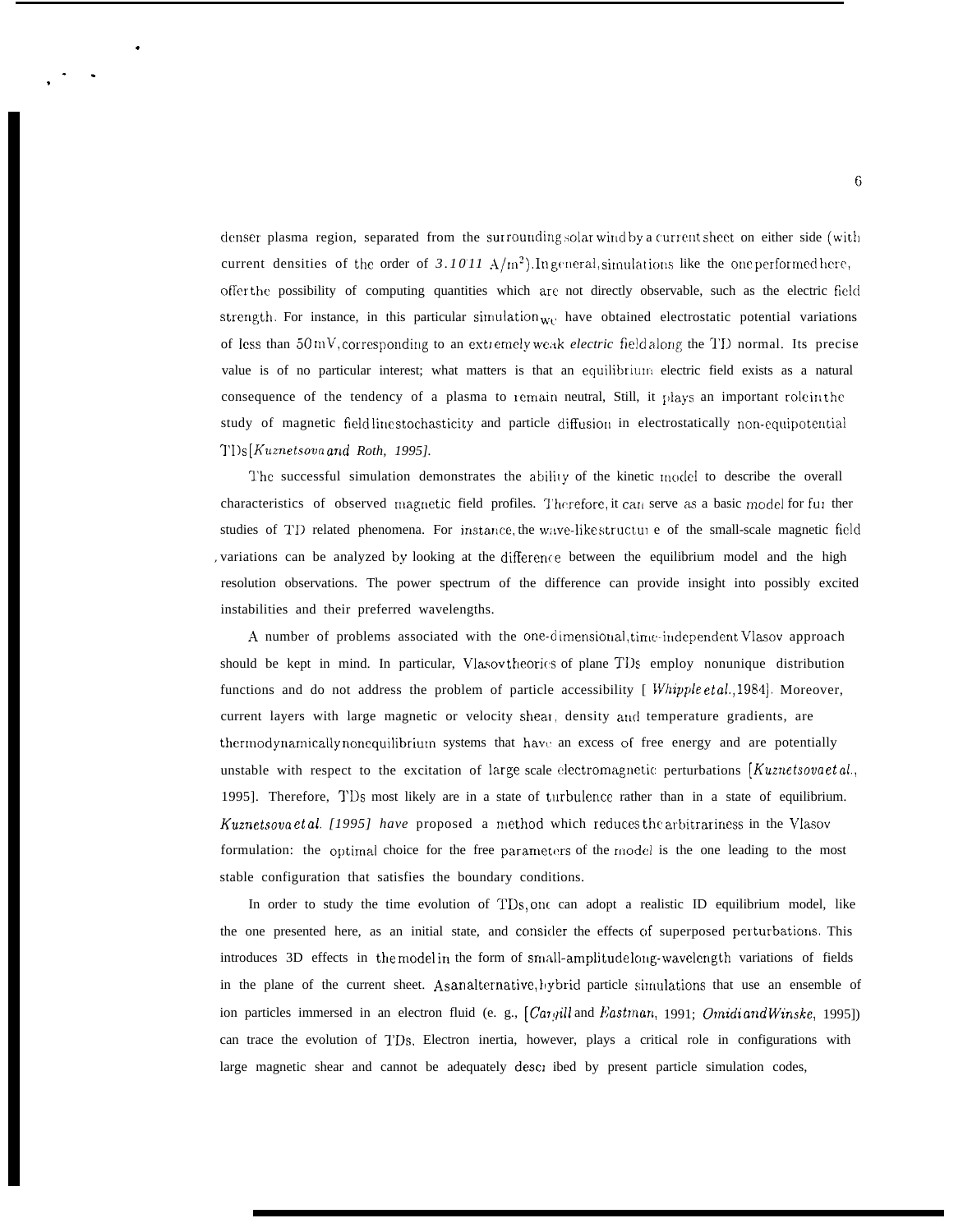$\begin{array}{c} \begin{array}{c} \begin{array}{c} \begin{array}{c} \end{array} \\ \begin{array}{c} \end{array} \\ \begin{array}{c} \end{array} \end{array} \end{array} \end{array}$ 

Acknowledgments. The authors thank A.Balogh (Imperial College, London, England) for providing the magnetic field data, and J.L Phillips (Los Alamos Nation al Labot atory, NM) for the plasma data. They also thank M.M. Kuznetsova for fiuitful discussions. J. D. K., M.R. and J.L. are supported by the ESA (PRODEX) project "Interdisciplinary Study of Directional Discontinuities" as part of the ULYSSES mission, and acknowledge the support of the Belgian Federal Services for Scientific, Technological and Cultural Affairs.

> $\int_{\mathbb{R}^d} \int_{\mathbb{R}^d} \frac{1}{\sqrt{2\pi}} \int_{\mathbb{R}^d} \frac{1}{\sqrt{2\pi}} \int_{\mathbb{R}^d} \frac{1}{\sqrt{2\pi}} \int_{\mathbb{R}^d} \frac{1}{\sqrt{2\pi}} \int_{\mathbb{R}^d} \frac{1}{\sqrt{2\pi}} \int_{\mathbb{R}^d} \frac{1}{\sqrt{2\pi}} \int_{\mathbb{R}^d} \frac{1}{\sqrt{2\pi}} \int_{\mathbb{R}^d} \frac{1}{\sqrt{2\pi}} \int_{\mathbb{R}^d} \frac{1$  $\mathfrak{f}$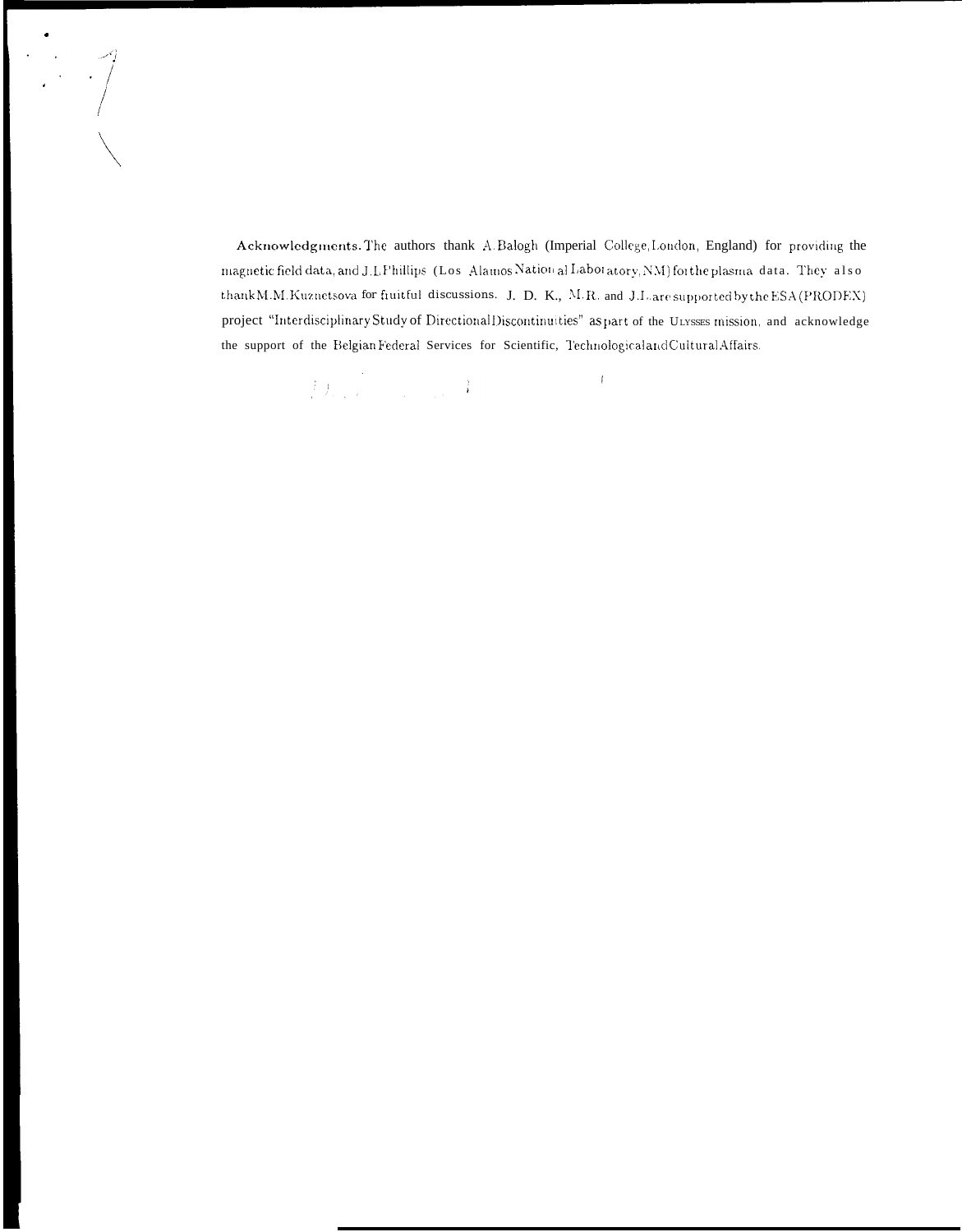### References

- Burlaga, L. F., J. F. Lemaire, and J.M. Turner, Interplanetary currents sheets at 1 AU, J. Geophys. Res., 82. 3191, 1977.
- Cargill, P.J., and T.E. Eastman, The structure of tangential discontinuities. 1. Results of hybrid simulations, J. Geophys. Kes., 96, 763, 1991.
- Harris, E.G., On a plasma sheath separating regions of oppositely directed magnetic field, Nuovo Cimento, 23, 115, 1962.
- Kuznetsova, M. M., M. Roth, Z. Wang, and MAshour-Abdalla, Effect of the relative fEow velocity on the structure and stability of the magnetopause current layer, J. Geophys. Res., 99, 4095, 1994.
- Kuznetsova, M. M., M. Roth, and L.M.Zelenyi, Kinetic structure of the magnetopause: equilibrium and percolation, in *Physics of the magnetopause*, edited by B.U ÖSounerup, M. Thomsen, anti P. Song, AGU, Washington, D. C., 1995, in press.
- Kuznetsova, M.M., and M. Roth, Thresholds for magnetic percolation through the magnetopause current layer in asymmetrical magnetic fields, J. Geophys. Res., 100, 155, 1995.
- Lee, L. C., and J.R. Kan, A unified kinetic model of the tangential magnetopause structure, J. Geophys. Res., 84, 6417, 1979.
- Lemaire, J. and L.F.Burlaga, Diamagnetic boundary layers: a kinetic theory, Astrophys. Space Sci., 45, 303, 1976.
- Lepping, R.P. and K.W.Behannon, Magnetic field directional discontinuities: characteristics between 0.46 and 1.0 AU, J. Geophys. Res., 91, 8725 -S741, 1986.
- Longmire, C.L., Elementary plasma physics, Interscience Publishers, New York, 1963.
- Omidi, N. and D. Winske, Structure of the magnetopause inferred from one. dimensionally hybrid simulations, J. Geophys. Res., 100,, 11935, 1995.
- Roth, M., A computersimulation study of the microscopic structure of a typical current sheet in the solar wind, in The Sun and the Heliosphere in Three Dimensions, ASSL123, edited by R.G. Marsden, I), Reidel Publ. Co., Dordrecht) pp. 167-171, 1986,
- Roth, M., D.S. Evans, and J. I. Lemaire, Theoretical structure of a magnetospheric plasma boundary: application to the formation of discrete auroral arcs, J. Geophys. Res., 98,, 411, 1993.
- Tsurutani, B. T., C.M. Ho, E.J. Smith, M. Neugebauer, B.E. Goldstein, J.S. Mok, J.K. Arballo, A. Balogh, D.J.Southwood, and W.C.Feldman, The relationship between interplanetary discontinuities and Alfvén waves: Ulysses observations, Geophys. Res. Lett., 21, 2267-2270, 1994.
- Whipple, E.C., J. R. Hill, and J. D. Nichols, Magnetopause structure and the question of accessibility, J. Geophys. Res., 89,1508-1516, 1984.

This manuscript was, prepared with the AGUIATEX macros v3.1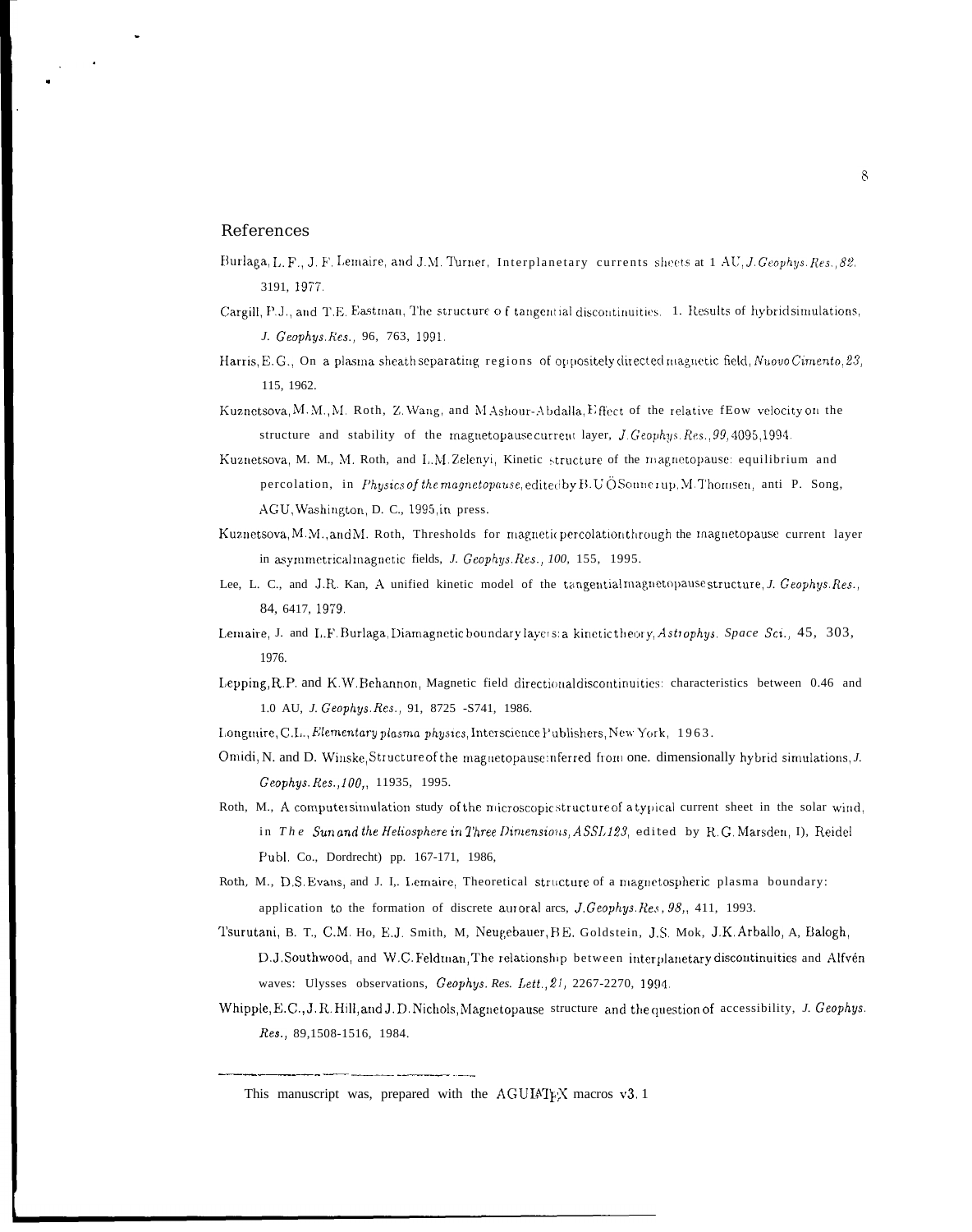| Table 1. Plasma populations used in the simulation |  |  |  |  |  |  |
|----------------------------------------------------|--|--|--|--|--|--|
|----------------------------------------------------|--|--|--|--|--|--|

| population    | Z       | $m/m_p$ | $N$ (cm <sup>3</sup> ) |       | $T(\epsilon V) = (V_y, V_z)$ (km/s) $(C_1, C_2, C_3, C_4) = (l_y^*, l_z^*)^a$ |           |           | $(p_{0y}^*, p_{0z}^*)^t$ |
|---------------|---------|---------|------------------------|-------|-------------------------------------------------------------------------------|-----------|-----------|--------------------------|
|               | $-1$    | 0.00055 | 0.3348                 | 4.4   | (0, 0)                                                                        | (0,0,1,1) | $(-,11)$  | $(-,1.2)$                |
| outer left    | $+1$    | 1.00    | 0.301s                 | 21.5  | (0,0)                                                                         | (0,0,1,1) | $(-,11)$  | $(-, 1.2)$               |
| $(OL)$ ,      | $+2$    | 3.97    | 0.0165                 | 100.0 | (0,0)                                                                         | (0,0,1,1) | $(-11)$   | $(-,1.2)$                |
|               | $-1$    | 0.00055 | 0.1540                 | 4.4   | $(0.25,-0.34)$                                                                | (0,0,1,1) | $(-,4.5)$ | $(-,-15)$                |
| inner left    | $+1$    | 1.00    | 0.1400                 | 21.5  | $(-1.22, 166)$                                                                | (0,0,1,1) | $(-,45)$  | $(-,-15)$                |
| (II)          | $J - 2$ | 3.97    | 0.0070                 | 100.0 | $(-5.68, 7.73)$                                                               | (0,0,1,1) | $(-,4.5)$ | $(-,-15)$                |
|               | $-1$    | 0.00055 | 0.0066                 | 4.4   | (025, 0)                                                                      | (1,1,1,1) | $(-,-)$   | $(-,-)$                  |
| inner center  | $+1$    | 1.00    | 0.0060                 | 21.5  | $(-1.22, 0)$                                                                  | (1,1,1)1) | $(-,-)$   | $(-)$ -)                 |
| (It)          | $-12$   | 3.97    | 0.0003                 | 100.0 | $(-568, 0)$                                                                   | (1,1,1,1) | $(-,-)$   | $(-, -)$                 |
|               | $-1$    | 0.00055 | 0.0550                 | 4.4   | (0.25, 0.10)                                                                  | (1,1,0,0) | $(-,4,0)$ | $(-,14)$                 |
| inner right   | $-t1$   | 1.00    | 0.0500                 | 21.5  | $(-1.22,-049)$                                                                | (1,1,0,0) | $(-,4.0)$ | $(-,14)$                 |
| $(\text{IR})$ | $+2$    | 3.97    | 0.0025                 | 100.0 | $(-5.68, -?27)$                                                               | (1,1,0,0) | $(-,4,0)$ | $(-,14)$                 |
|               | $-1$    | 0.00055 | 0.3348                 | 4.4   | (0.0)                                                                         | (1,1,0,0) | $(-,11)$  | $(-,-1.2)$               |
| outer right   | $+1$    | 1.00    | 0.3018                 | 21.5  | (0,0)                                                                         | (1,1,0,0) | $(-,11)$  | $(-,-1,2)$               |
| (OR)          | $+2$    | 3.97    | 0.0165                 | 100.0 | (0,0)                                                                         | (1,1,0,0) | $(-,11)$  | $(-, 1.2)$               |
|               |         |         |                        |       |                                                                               |           |           |                          |

<sup>4</sup>  $l_{y,z} = l_{y,z} \rho / \rho_0$  where  $\rho_0$  is the thermal gyroradius of a 20 eV proton in a 1 nT magnetic field (650 km)  $\epsilon_{\rm D}$   $\vec{p}_{\rm O}$ ,  $\epsilon = p_{\rm O}$ ,  $\epsilon$  /  $p_{\rm 0}$  where  $p_{\rm 0}$  is the thermal momentum of  $\,$  a  $\,$  20 eV proton  $(10^{-}$   $\,$  22  $\,$  kg.m/s)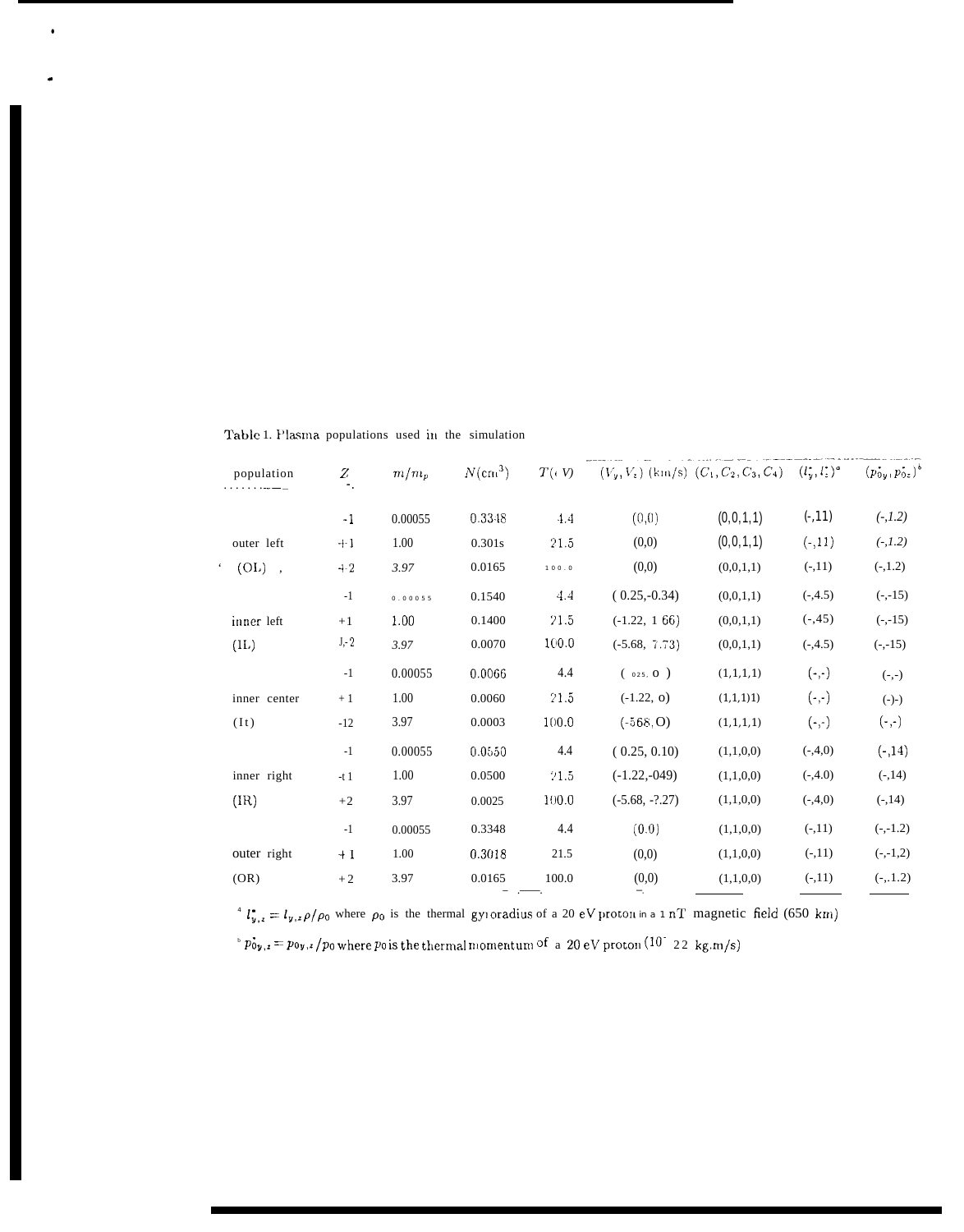

 $\boldsymbol{u}$ 

Figure 1. Ulysses magnetic field data for 1993, May-<br>August. The plasma cloud under study was observed on day 63, at the end of the third CIR encounter.



 $\texttt{Figure 2. High-resolution MVF magnetic field.}$  is given relative<br>to July 3,  $5\overset{h}{.}30\overset{m}{.}$ 

|  |  |  |  |  | <b>Table 1.</b> Plasma populations used in the simulation |  |  |  |  |
|--|--|--|--|--|-----------------------------------------------------------|--|--|--|--|
|--|--|--|--|--|-----------------------------------------------------------|--|--|--|--|

| population   | Z                | m/m <sub>p</sub> | $N(\text{cm}^3)$ | T(eV) | $(V_y, V_z)$ (km/s) $(C_1, C_2, C_3, C_4)$ $(l_y, l_z)^a$ |            |                              | $(p_{0y}, p_{0z})$ " |
|--------------|------------------|------------------|------------------|-------|-----------------------------------------------------------|------------|------------------------------|----------------------|
| outer left   | $-1$             | 0.00055          | 0.3348           | 4.4   | (0, 0)                                                    | (0,0,1,1)  | $(-111)$                     | $(-,1.2)$            |
|              | $+1$             | 1.00             | 0.3018           | 21.5  | (0,0)                                                     | (0,0,1,1)  | $(-,11)$                     | $(-,1,2)$            |
|              | $+2$             | 3.97             | 0.0165           | 100.0 | (0,0)                                                     | (0,0,1,1)  | $(-,11)$                     | $(-,1,2)$            |
| inner left   | $-1$             | 0.00055          | 0.1540           | 4.4   | $(0.25, -0.34)$                                           | (0,0,1,1)  | $(-, 4.5)$                   | $(-,-15)$            |
|              | $+1$             | 1.00             | 0.1400           | 21.5  | $(-1.22, 1.66)$                                           | (0,0,1,1)  | $(-, 4.5)$                   | $(-,-15)$            |
|              | $+2$             | 3.97             | 0.0070           | 100.0 | $(-5,68, 7.73)$                                           | (0,0,1,1)  | $(-,4,5)$                    | $(-,-15)$            |
| inner center | $-1$             | 0.00055          | 0.0066           | 4.4   | (0.25, 0)                                                 | (1,1,1,1)  | $(\text{-},\text{-})$        | $(-,-)$              |
|              | $^{\mathrm{+1}}$ | 1.00             | 0.0060           | 21.5  | $(-1,22, 0)$                                              | (1,1,1,1)  | (-,-)                        | (-,-)                |
|              | $+2$             | 3.97             | 0.0003           | 100.0 | $(-5.68, o)$                                              | (1,1,1,1)  |                              | (-,-)                |
| inner right  | $-1$             | 0.00055          | 0.0550           | 4.4   | (0.25, 0.10)                                              | (1,1,0,0)  | $(-, 4.0)$                   | $(-, 14)$            |
|              | $+1$             | 1.00             | 0.0500           | 21.5  | $(-1, 22, -0.49)$                                         | (1,1,0.0)  | $(-, 4, 0)$                  | $(-,14)$             |
|              | $+2$             | 3.97             | 0.0025           | 100.0 | $(-5.68, -2.27)$                                          | (1,1,0,0)  | $(-, 4.0)$                   | $(-, 14)$            |
| outer right  | $-1$             | 0.00055          | 0.3348           | 4.4   | (0.0)                                                     | (1,1,0,0)  | $(-,11)$                     | $(-,-1,2)$           |
|              | $+1$             | 1,00             | 0.3018           | 21.5  | (0.0)                                                     | (1.1, 0.0) | $(-,11)$                     | $(-. -1, 2)$         |
|              | $+2$             | 3.97             | 0.0165           | 100.0 | (0,0)                                                     | (1,1,0,0)  | $\left(  \cdot , 11 \right)$ | $(-,-1.2)$           |

<sup>a</sup> The characteristic lengths are given relative to the gyroradius of a 20 eV proton in a 1 nT magnetic field: the overlap parameters are relative to the momentum of a thermal proton.